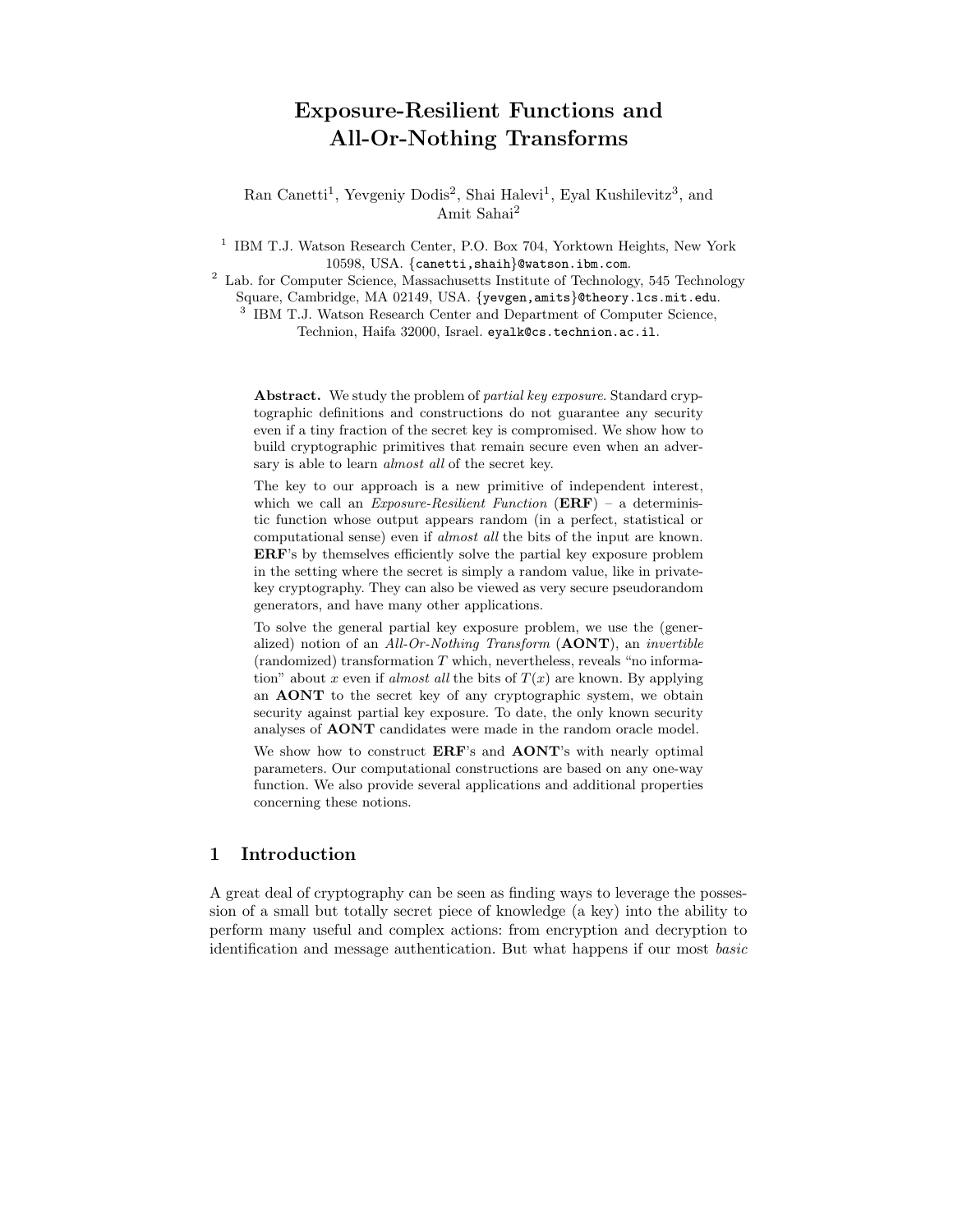assumption breaks down — that is, if the secrecy of our key becomes partially compromised?

It has been noted that key exposure is one of the greatest threats to security in practice [1]. For example, at the Rump session of CRYPTO '98, van Someren [23] illustrated a breathtakingly simple attack by which keys stored in the memory of a computer could be identified and extracted, by looking for regions of memory with high entropy. Within weeks of the appearance of the followup paper [21], a new generation of computer viruses emerged that tried to use these ideas to steal secret keys [8]. Shamir and van Someren [21] gave some heuristic suggestions on preventing these kinds of attacks, but their methods still do not solve the problem of partial exposure.

Unfortunately, standard cryptographic definitions and constructions do not guarantee security even if a tiny fraction of the secret key is exposed. Indeed, many constructions become provably insecure (the simplest example would be "one-time pad" encryption), while the security of others becomes unclear. In this work, we show how to build cryptographic primitives, in the standard model (i.e., without random oracles) and using general computational assumptions, that remain provably secure even when the adversary is able to learn almost all of the secret key. Our techniques also have several applications in other settings.

Previous approaches and our goals. The most widely considered solutions to the problem of key exposure are distribution of keys across multiple servers via secret sharing [20, 3] and protection using specialized hardware. Distribution across many systems, however, is quite costly. Such an option may be available to large organizations, but is not realistic for the average user. Similarly, the use of specially protected hardware (such as smartcards) can also be costly, inconvenient, or inapplicable in many contexts.

Instead, we seek to enable a single user to protect itself against partial key exposure on a single machine. A natural idea would be to use a secret sharing scheme to split the key into shares, and then attempt to provide protection by storing these shares instead of storing the secret key directly. However, secret sharing schemes only guarantee security if the adversary misses at least one share in its entirety. Unfortunately, each share must be fairly large (about as long as the security parameter). Thus, in essence we return to our original problem: even if an adversary only learns a small fraction of all the bits, it could be that it learns a few bits from each of the shares, and hence the safety of the secret can no longer be guaranteed. We would like to do better. (Indeed, our techniques provide, for certain parameters, highly efficient computational secret sharing schemes [15], where the size of secret shares can be as small as one bit! See Remark 9 in Section 5.1.)

The All-Or-Nothing Transform. Recently Rivest [19], motivated by different security concerns arising in the context of block ciphers, introduced an intriguing primitive called the All-Or-Nothing Transform ( $\text{AONT}$ ). An  $\text{AONT}^1$  is an efficiently computable transformation  $T$  on strings such that:

 $1$  Here we informally present a refinement of the definition due to Boyko [4].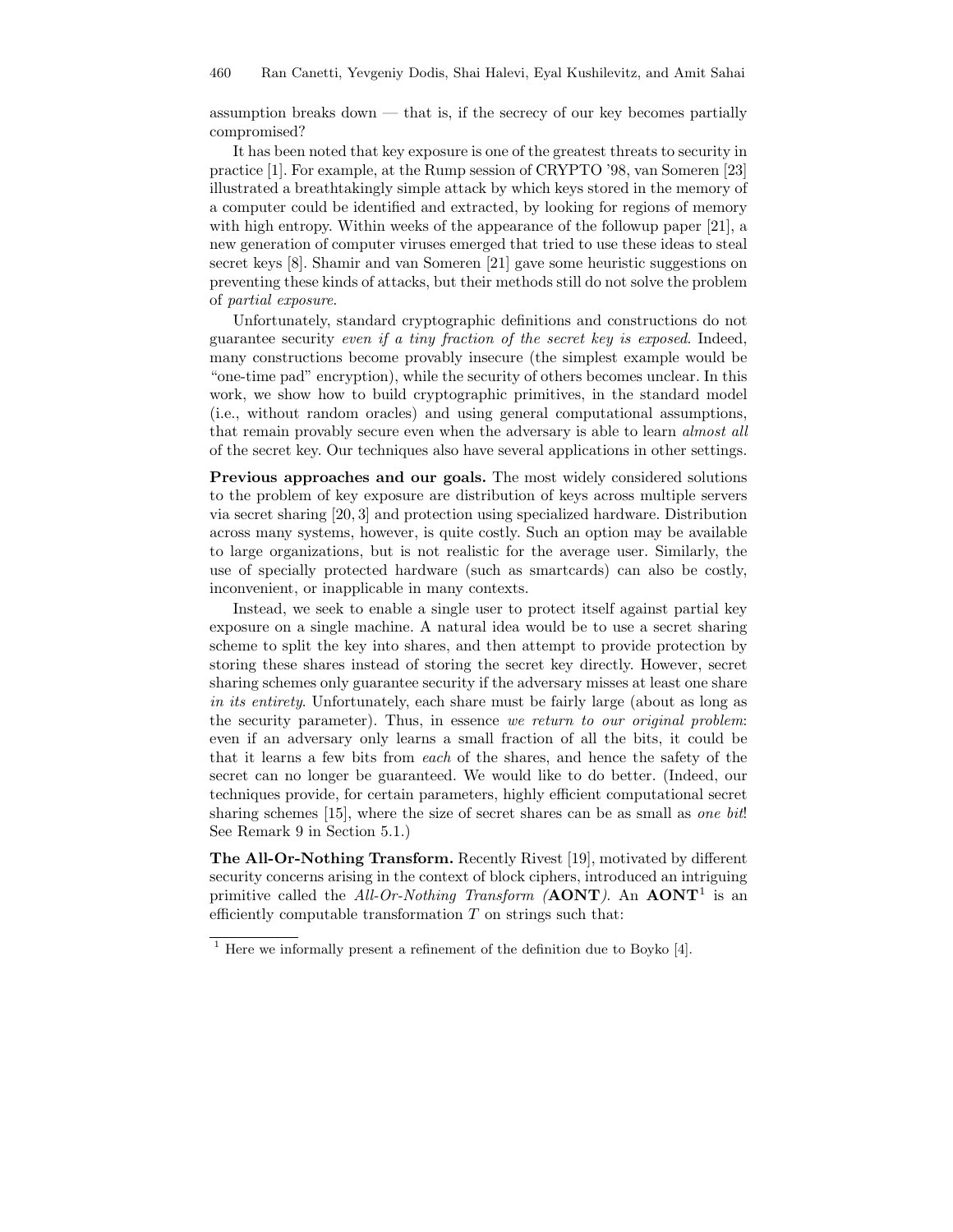- For any string x, given (all the bits of)  $T(x)$ , one can efficiently recover x.
- There exists some threshold  $\ell$  such that any polynomial-time adversary that (adaptively) learns all but  $\ell$  bits of  $T(x)$  obtains "no information" about x.

The AONT solves the problem of partial key exposure: rather than storing a secret key directly, we store the **AONT** applied to the secret key. If we can build an AONT where the threshold value  $\ell$  is very small compared to the size of the output of the AONT, we obtain security against almost total exposure. Notice that this methodology applies to secret keys with arbitrary structure, and thus protects all kinds of cryptographic systems. One can also consider more general AONT's that have a two-part output: a public output that doesn't need to be protected (but is used for inversion), and a secret output that has the exposureresilience property stated above. Such a notion would also provide the kind of protection we seek to achieve. As mentioned above, AONT has many other applications, such as enhancing the security of block-ciphers, hash functions and making fixed-blocksize encryption schemes more efficient (e.g.,  $[14, 22]$ ). For an excellent exposition on these and other applications of the  $\angle AONT$ , see [4].

Our Results. Until now, the only known analysis of an AONT candidate was carried out by [4], who showed that Bellare and Rogaway's Optimal Asymmetric Encryption Padding (OAEP) [2] yields an AONT in the Random Oracle model. However, analysis in the Random Oracle model provides only a limited security guarantee for real-life schemes where the random oracle is replaced with an actual hash function [5].<sup>2</sup> In this work, we give the first constructions for  $\text{AONT's with}$ essentially optimal resilience in the standard model, based only on computational assumptions.

The key to our approach and our main conceptual contribution is the notion of an *Exposure-Resilient Function* (**ERF**) — a deterministic function whose output appears random even if almost all the bits of the input are revealed. We believe this notion is useful and interesting in its own right. Consider for example an **ERF** with an output that is longer than its input  $-$  this can be seen a particularly strong kind of pseudorandom generator, where the generator's output remains pseudorandom even if most of the seed is known. ERF's provide an alternative solution to AONT for the partial key exposure problem, since (at least, in principle) we can assume that our secret key is a truly random string  $R$ (say, the randomness used to generate the actual secret key). In such a case, we choose and store a random value r and use  $f(r)$  (where f is an **ERF**) in place of R. In many settings (such as in private-key cryptography) this alternative is much more efficient than **AONT**. Another application of **ERF**'s is for protecting against gradual key exposure, where no bound on the amount of information the adversary obtains is assumed; instead, we assume only a bound on the rate at which that the adversary gains information.

Our main results regarding ERF's and AONT's are summarized as follows.

<sup>2</sup> Though for a much weaker definition, Stinson [25] has given an elegant construction for **AONT** with security analysis in the standard setting. As observed by [4], however, this construction does not achieve the kind of security considered here.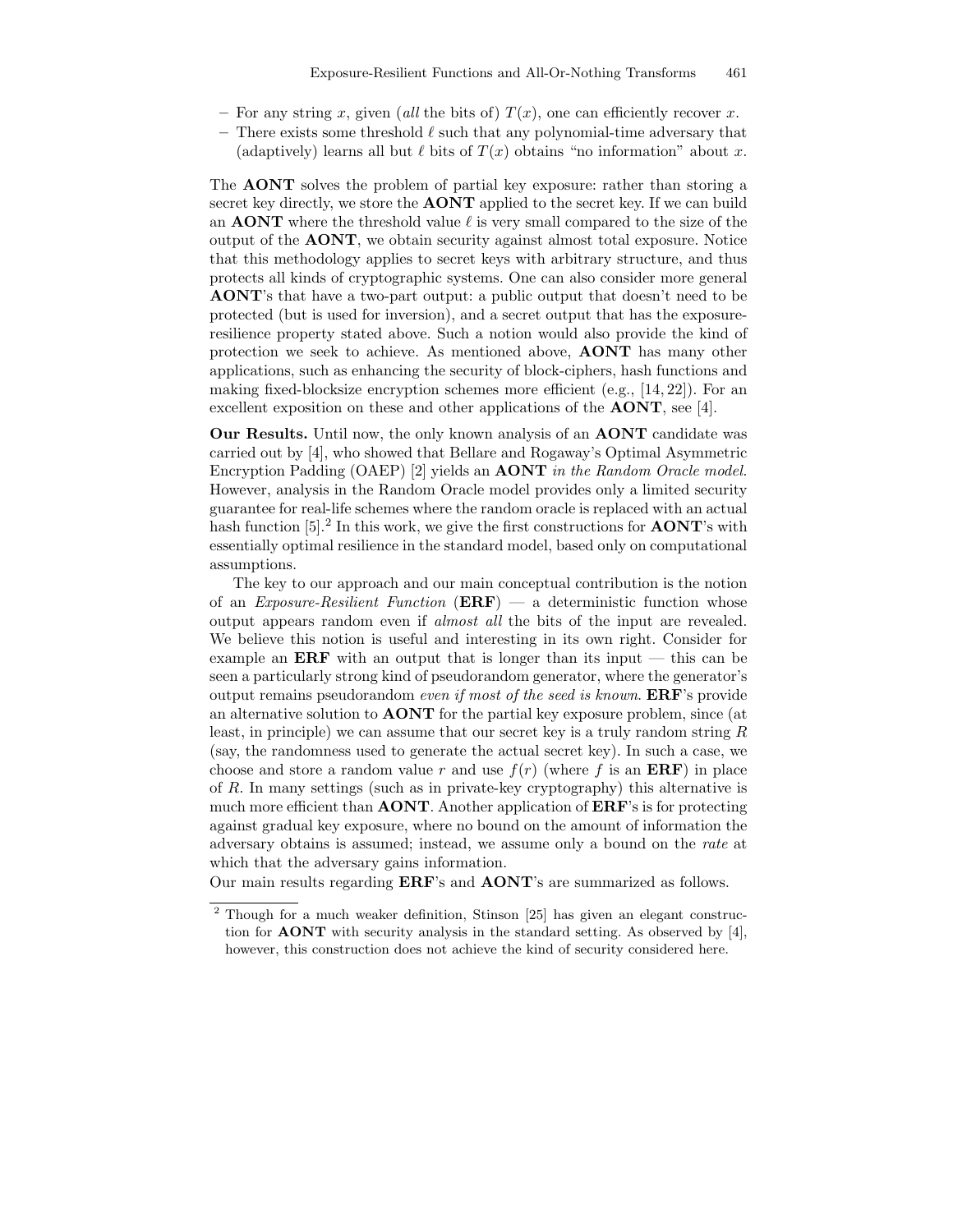- We show how to construct, from any one-way function, for any  $\epsilon > 0$ , an **ERF** mapping an input of n bits to an output of *any size* polynomial in n, such that as long as *any*  $n^{\epsilon}$  bits of the input remain unknown, the output will be pseudorandom.
- We build an *unconditionally* secure **ERF** whose output of size k is statistically close to uniform provided one misses only  $\ell = k + o(k)$  bits of the input. This is optimal up to the lower order term, as no unconditionally secure **ERF**'s exist when  $k < \ell$ .
- Furthermore, we show that any computationally secure ERF with  $k < \ell$ implies the existence of one-way functions.
- We give a simple construction of an **AONT** based on any **ERF**. For any  $\epsilon > 0$ , we show how to achieve a resilience threshold of  $\ell = N^{\epsilon}$ , where N is the size of the output of the AONT. If viewed as an AONT with separate public and secret outputs, then the size of the output of the AONT can be made optimal as well.
- We show that the existence of an **AONT** with  $\ell < k 1$ , where k is the size of the input, implies the existence of one-way functions. We show that this result is tight up to a constant factor by constructing an unconditionally secure **AONT** with  $\ell = \Theta(k)$  using no assumptions.
- We give another construction of an  $AONT$  based on any length-preserving function f such that both  $[x \mapsto f(x)]$  and  $[x \mapsto f(x) \oplus x]$  are **ERF**'s. This construction is similar to the OAEP, and so our analysis makes a step towards abstracting the properties of the random oracle needed to make the OAEP work as an AONT. It also has the advantage of meeting the standard definition of an AONT (without separate public and secret outputs) while retaining a relatively short output length.
- $-$  Finally, we show that a seemingly weaker "average-case" definition of  $AONT$ is equivalent to the standard "worst-case" definition of AONT, by giving an efficient transformation that achieves this goal.

**Previous Work.** Chor et al. [6] considered a notion called a  $t$ -resilient function, which are related to our notion of an Exposure-Resilient Function  $(ERF)$ . A tresilient function is a function whose output is *truly* random even if an adversary can fix any  $t$  of the inputs to the function. This turns out to be equivalent to the strongest formulation of unconditional security for an ERF. We give constructions for statistical unconditionally secure ERF's that beat the impossibility results given in [6], by achieving an output distribution that is not truly random, but rather exponentially close in statistical deviation from truly random.

The concern of forward-security (or, protection from the complete exposure of past keys) was considered by Diffie et. al. [7] in the context of key exchange, and by Bellare and Miner [1] in the context of signature schemes. These works prevent an adversary that gains current secret keys from being able to decrypt past messages or forge signatures on messages "dated" in the past. In contrast, our work deals with providing security for both the future as well as the past, but assuming that not all of the secret key is compromised.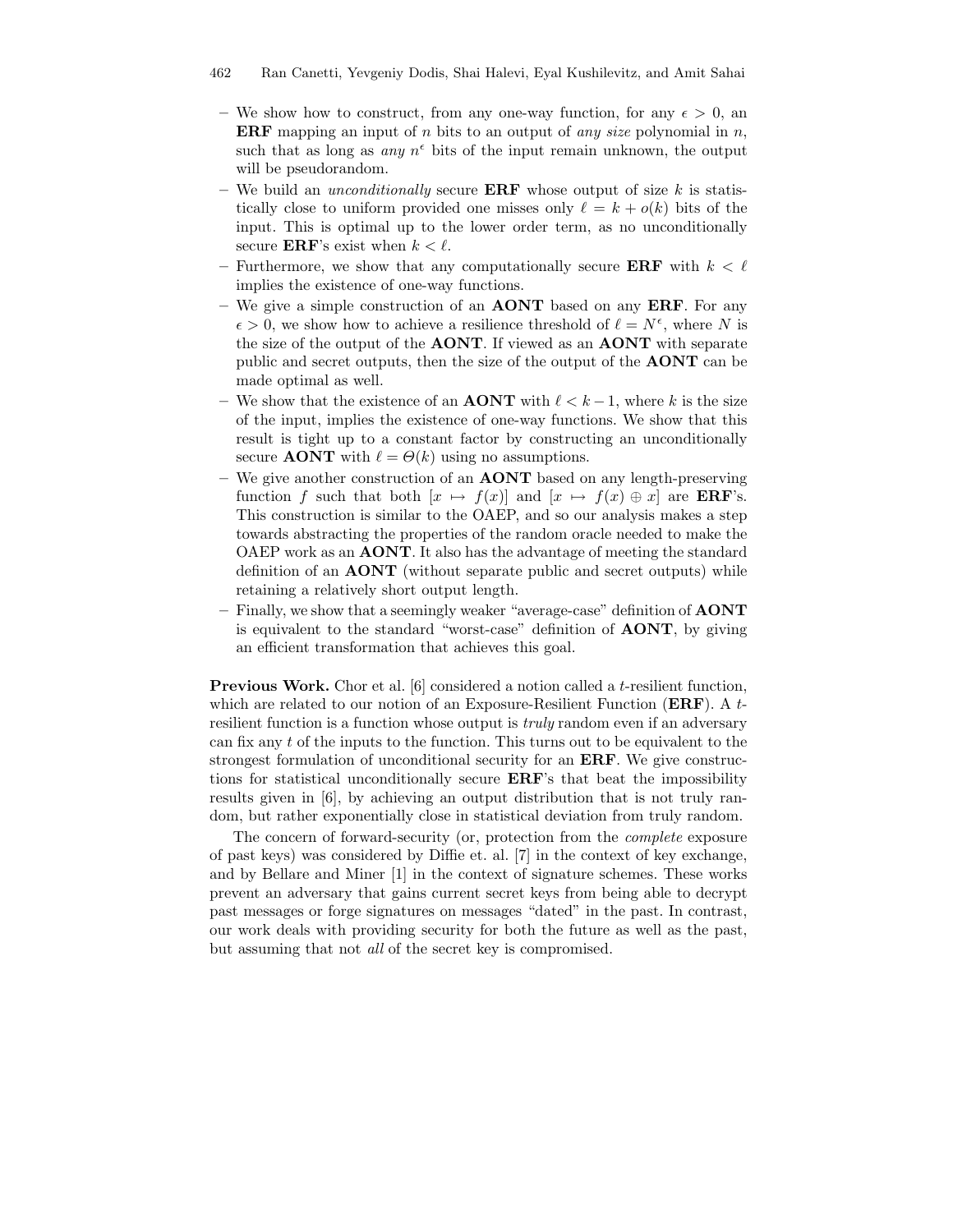Organization. Section ?? briefly defines some preliminaries. Section ?? defines Exposure-Resilient Functions and All-Or-Nothing Transforms. Section 4 talks in detail about constructions and application of ERF's, while Section 5 is concerned with constructing and examining the properties of AONT's.

## 2 Preliminaries

For a randomized algorithm F and an input x, we denote by  $F(x)$  the output distribution of F on x, and by  $F(x; r)$  we denote the output string when using the randomness r. We write  $m = poly(k)$  to indicate that m is polynomially bounded in k. In this paper we will not optimize certain constant factors which are not of conceptual importance. Unless otherwise specified, we will consider security against nonuniform adversaries.

Let  $\{n\}$  denote the set of size- $\ell$  subsets of  $[n] = \{1 \dots n\}$ . For  $L \in \{n\}$ ,  $y \in \{0,1\}^n$ , let  $[y]_L$  denote y restricted to its  $(n - \ell)$  bits not in L. We denote by ⊕ the bit-wise exclusive OR operator.

We recall that the *statistical difference* (also called *statistical distance*) between two random variables  $X$  and  $Y$  on a finite set  $D$  is defined to be

$$
\max_{S \subseteq D} \left| \Pr\left[X \in S\right] - \Pr\left[Y \in S\right] \right| = \frac{1}{2} \cdot \sum_{\alpha} \left| \Pr\left[X = \alpha\right] - \Pr\left[Y = \alpha\right] \right|
$$

Given two distributions A and B, we denote by  $A \cong_c B (A \cong_{\epsilon} B, A \equiv B)$  the fact that they are computationally (statistically within  $\epsilon$ , perfectly) indistinguishable (see, for instance, [9]). For the case of statistical closeness, we will always have  $\epsilon$ negligible in the appropriate security parameter. When the statement can hold for any of the above choices (or the choice is clear from the context), we simply write  $A \approx B$ .

## 3 Definitions

In this section, we define the central concepts in our paper: Exposure-Resilient Functions (ERF's) and All-Or-Nothing Transforms (AONT's). An ERF is a function such that if its input is chosen at random, and an adversary learns all but  $\ell$  bits of the input, for some threshold value  $\ell$ , then the output of the function will still appear (pseudo) random to the adversary. Formally,

**Definition 1.** A polynomial time computable function  $f: \{0,1\}^n \rightarrow \{0,1\}^k$ is  $\ell$ -**ERF** (exposure-resilient function) if for any  $L \in \{n\}$  and for a randomly chosen  $r \in \{0,1\}^n$ ,  $R \in \{0,1\}^k$ , the following distributions are indistinguishable:

$$
\langle [r]_{\bar{L}}, f(r) \rangle \approx \langle [r]_{\bar{L}}, R \rangle \tag{1}
$$

Here  $\approx$  can refer to perfect, statistical or computational indistinguishability.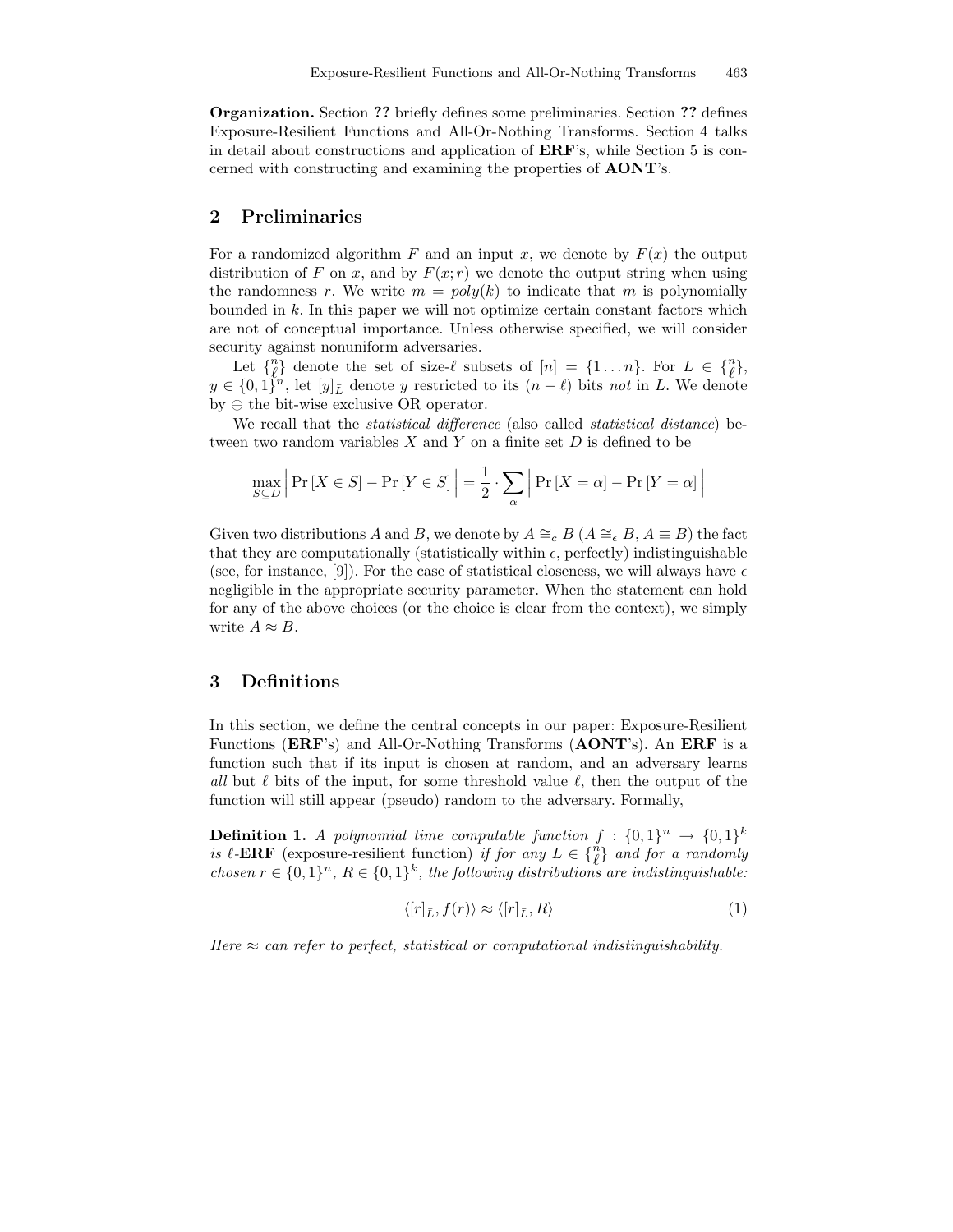Remark 1. Note that this is a "non-adaptive" version of the definition. One may also consider an adaptive version of the definition, where the adversary may adaptively choose one-bit-at-a-time which  $n - \ell$  positions of the input to examine. Owing only to the messiness of such a definition, we do not give a formal definition here, but we stress that all our constructions satisfy this adaptive definition, as well.

The definition states that an **ERF** transforms n random bits into  $k$  (pseudo) random bits, such that even learning all but  $\ell$  bits of the input, leaves the output indistinguishable from a random value. There are several parameters of interest here:  $\ell$ , n, and k. We see that the smaller  $\ell$  is, the harder is to satisfy the condition above, since fewer bits are left unknown to the adversary. In general, there are two measures of interest: the fraction of  $\ell$  with respect to n, which we would like to be as small as possible (this shows the "resilience"); and the size of k with respect to  $\ell$ , which we want to be as large as possible (this shows how many pseudorandom bits we obtain compared to the number of random bits the adversary cannot see). We now define the notion of an AONT:

**Definition 2.** A randomized polynomial time computable function  $T: \{0,1\}^k \to$  $\{0,1\}^s \times \{0,1\}^p$  is  $\ell$ -**AONT** (all-or-nothing transform) if

- 1. T is efficiently invertible, i.e. there is a polynomial time machine  $I$  such that for any  $x \in \{0,1\}^k$  and any  $y = (y_1, y_2) \in T(x)$ , we have  $I(y) = x$ .
- 2. For any  $L \in \{ \ell \}$ , any  $x_0, x_1 \in \{ 0, 1 \}^k$  we have

$$
\langle x_0, x_1, [T(x_0)]_{\bar{L}} \rangle \approx \langle x_0, x_1, [T(x_1)]_{\bar{L}} \rangle \tag{2}
$$

In other words, the random variables in  $\{[T(x)]_L \mid x \in \{0,1\}^k\}$  are all indistinguishable from each other. Here  $\approx$  can refer to perfect, statistical or computational indistinguishability.

If  $T(x) = (y_1, y_2)$ , we call  $y_1$  the secret output and  $y_2$  the public output of T. If  $p = 0$  (there is no public output), we call T a secret-only  $\ell$ -AONT.

Remark 2. Note again, as in Remark 1, that the definition given here is a "nonadaptive" definition. We stress that all our constructions satisfy the corresponding adaptive definition, as well.

Remark 3. The above definition is "indistinguishability" based. As usual, one can make the equivalent "semantic security" based definition, where the adversary, given  $z = [T(x)]_{\bar{L}}$  (where x is picked according to some distribution M), cannot compute  $\beta$  satisfying some relation  $\mathcal{R}(x,\beta)$  "significantly better" than without z at all. The proof of equivalence is standard and is omitted. Thus, the all-or-nothing transforms allow one to "encode" any  $x$  in such a form that the encoding is easily invertible, and yet, an adversary learning all but  $\ell$  bits of the (secret part of the) encoding "cannot extract any useful information" about x.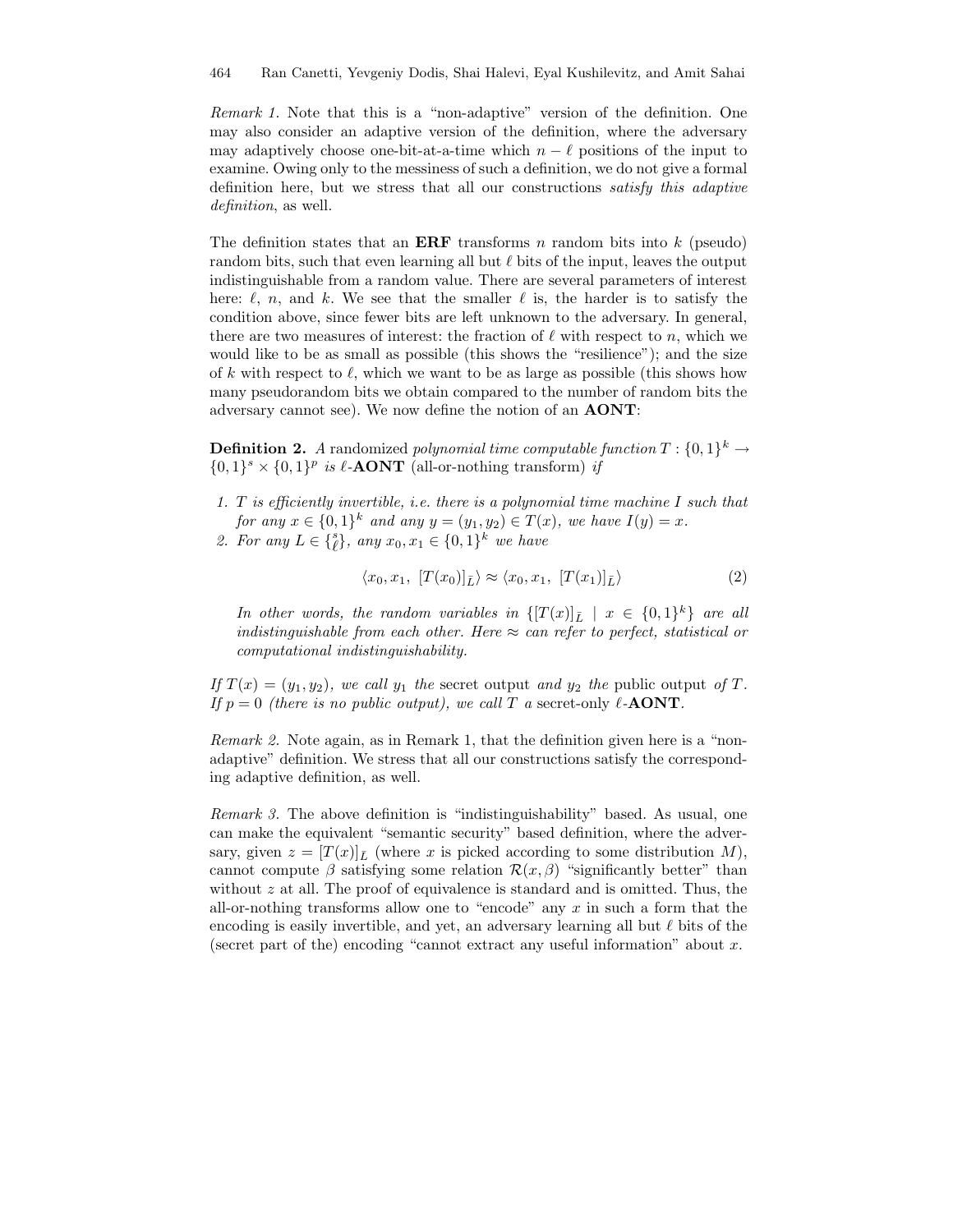Remark 4. The definition given above generalizes and simplifies (because there are no random oracles) the formal definition for secret-only AONT given by Boyko [4] (refining an earlier definition of Rivest [19]) in a setting with a random oracle. In particular, while previous definitions were restricted to secret-only **AONT**, our definition allows one to split the output  $y$  into two sections: a secret part  $y_1$  and a public part  $y_2$ . The public part of the output requires no protection — that is, it is used only for inversion and can be revealed to the adversary in full. The security guarantee states that as long as  $\ell$  bits of the secret output  $y_1$ remain hidden (while all the bits of  $y_2$  can be revealed), the adversary should have "no information" about the input. We note that our generalized notion of AONT solves the problem of partial key exposure and also remains equally applicable to all the other known uses of the secret-only AONT. However, we will see that it gives us more flexibility and also allows us to characterize the security of our constructions more precisely.

Boyko [4] showed that, in the random oracle model, the following so called "optimal asymmetric encryption padding" (OAEP) construction of [2] is a (secretonly)  $\ell$ -**AONT** (where  $\ell$  can be chosen to be logarithmic in the security parameter). Let  $G: \{0,1\}^n \to \{0,1\}^k$  and  $H: \{0,1\}^k \to \{0,1\}^n$  be random oracles (where *n* is any number greater than  $\ell$ ). The randomness of T is  $r \leftarrow \{0, 1\}^n$ . Define  $T(x; r) = \langle u, t \rangle$ , where  $u = G(r) \oplus x$ ,  $t = H(u) \oplus r$ . We note that the inverse  $I(u,t) = G(H(u) \oplus t) \oplus u$ . No constructions of **AONT** based on standard assumptions were previously known.

Remark 5. The notions of **ERF** and **AONT** are closely related with the following crucial difference. In an **ERF**, the "secret" is a (pseudo) random value  $f(r)$ . **ERF** allows one to represent this *random* secret in an "exposure-resilient" way by storing r instead. In **AONT**, the secret is an *arbitrary x*, which can be represented in an "exposure-resilient" way by storing  $T(x)$  instead. Thus, ERF allows one to represent a *random* secret in an exposure-resilient way, while AONT allows this for *any* secret. We remark that **ERF**'s can be much more efficient that AONT's for the case of (pseudo) random secrets; for example, in the computational setting we can store the value  $r$  that is *shorter* than the length of the actual secret  $f(r)$ , which is impossible to achieve with **AONT**'s due to their invertibility.

## 4 Exposure-Resilient Functions (ERF)

In this section we give constructions and some applications of exposure-resilient functions (ERF's). First, we describe perfect ERF's and their limitations. Then, on our way to building computational ERF's with very strong parameters, we build statistical ERF's, achieving essentially the best possible parameters and surpassing the impossibility results for perfect **ERF**'s. Finally, we show how to combine this construction with standard pseudorandom generators to construct computational **ERF**'s (from  $n$  to  $k$  bits) based on any one-way function that achieve any  $\ell = \Omega(n^{\epsilon})$  and any  $k = poly(n)$  (in fact, we show that such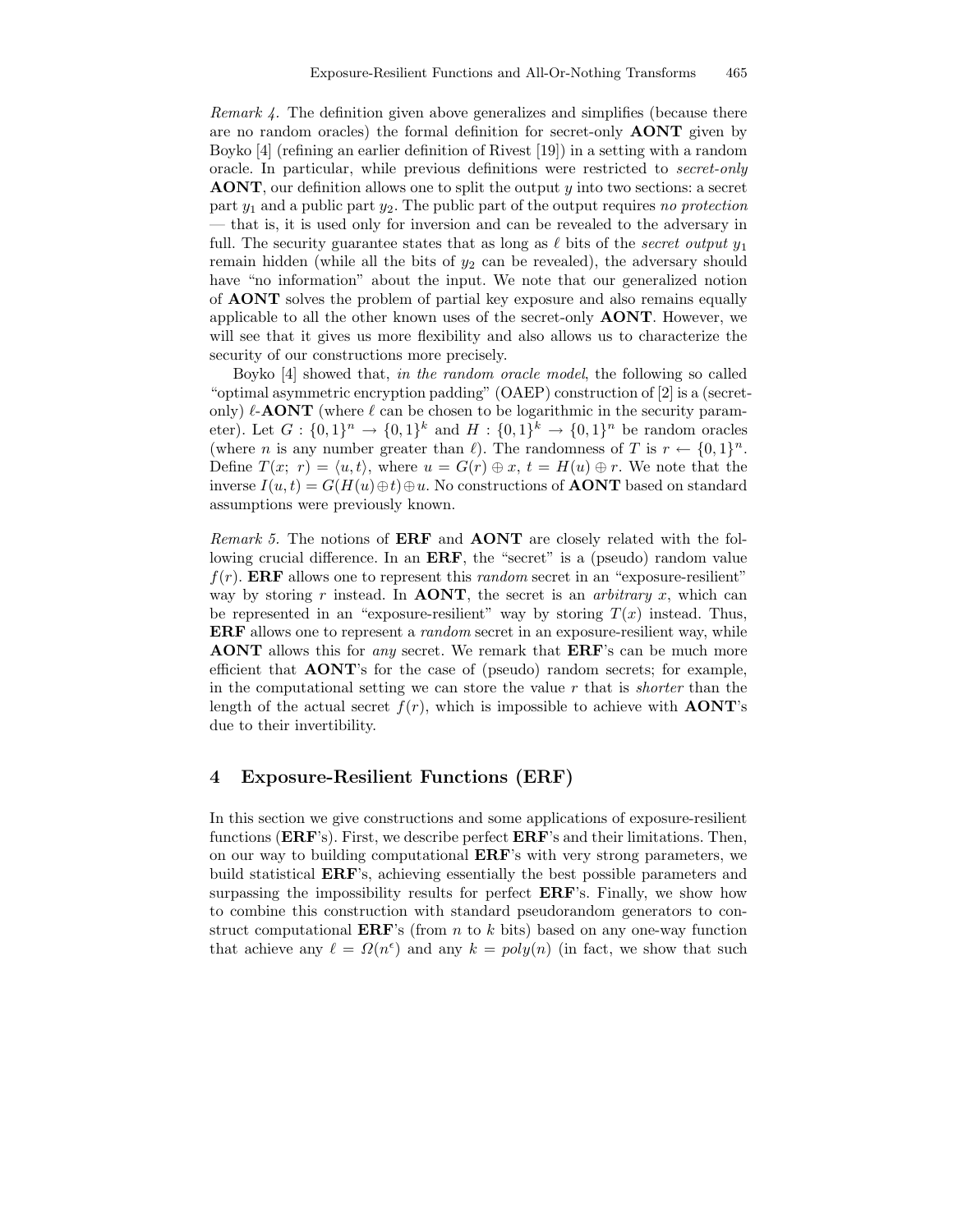ERF's are equivalent to the existence of one-way functions). Our main results are summarized in the following theorem:

**Theorem 1.** Assume  $\ell \geq n^{\epsilon}$  (for some  $\epsilon > 0$ ). Then

- 1. There exist statistical  $\ell$ -**ERF**'s  $f : \{0,1\}^n \to \{0,1\}^k$  with  $k = \ell o(\ell)$ .
- 2. If  $\ell < k \leq poly(n)$ , computational  $\ell$ -**ERF**'s  $f : \{0,1\}^n \to \{0,1\}^k$  exist iff one-way functions exist.

#### 4.1 Perfect ERF

Here we require that  $\langle [r]_{\bar{L}}, f(r) \rangle \equiv \langle [r]_{\bar{L}}, R \rangle$ . Since the distributions are identical, this is equivalent to saying that no matter how one sets any  $(n-\ell)$  bits of r (i.e. sets  $[r]_{\bar{L}}$ , as long as the remaining r bits are set at random, the output  $f(r)$  is still perfectly uniform over  $\{0,1\}^k$ . This turns out to be exactly the notion of so called  $(n - \ell)$ -resilient functions considered in [6]. As an example, if  $k = 1$ , exclusive OR of n input bits is a trivial perfect 1-**ERF** (or a  $(n-1)$ -resilient function).

We observe that perfect  $\ell$ -**ERF** can potentially exist only for  $\ell \geq k$ . Optimistically, we might expect to indeed achieve  $\ell = O(k)$ . However, already for  $k = 2$  Chor et al [6] show that we must have  $\ell > n/3$ , i.e. at least third of the input should remain secret in order to get just 2 random bits! On the positive side, using binary linear error correcting codes (see [16]), one can construct the following perfect  $\ell$ -**ERF**.

**Theorem 2** ([6]). Let M be a  $k \times n$  matrix. Define  $f(r) = M \cdot r$ , where  $r \in$  ${0,1}<sup>n</sup>$ . Then f is perfect  $\ell$ -**ERF** if and only if M is the generator matrix for a code of distance  $d \geq n - \ell + 1$ .

Applying it to any asymptotically good (i.e.  $n = O(k)$  and  $d = \Omega(n)$ ) linear code (e.g. the Justesen code), we can get  $\ell = (1 - \epsilon)n$ ,  $k = \delta n$ , where  $\epsilon$  and  $\delta$ are (very small) constants.

Note that for any code,  $k \leq n-d+1$  (this is called the *Singleton bound*). Thus, we have  $k \leq n - (n - \ell + 1) + 1 = \ell$ , as expected. Also, it is known that  $d \leq n/2$ for  $k > 2 \log n$ . This implies that we are limited to have  $\ell > n/2$ . However, at the expense of making  $n = poly(k)$ , using a Reed-Solomon code concatenated with a Hadamard code, we can achieve  $\ell = n - d + 1$  to be arbitrarily close to  $n/2$ , but can never cross it.

#### 4.2 Statistical ERF

We saw that perfect ERF cannot achieve  $\ell < n/3$ . Breaking this barrier will be crucial in achieving the level of security we ultimately desire from (computational) ERF's. In this section, we show that by relaxing the requirement only slightly to allow negligible (in fact, exponentially small) statistical deviation, we are able to obtain **ERF**'s for essentially any value of  $\ell$  (with respect to n) such that we obtain an output size  $k = \Omega(\ell)$  (in fact, even  $\ell - o(\ell)$ ). Note that this is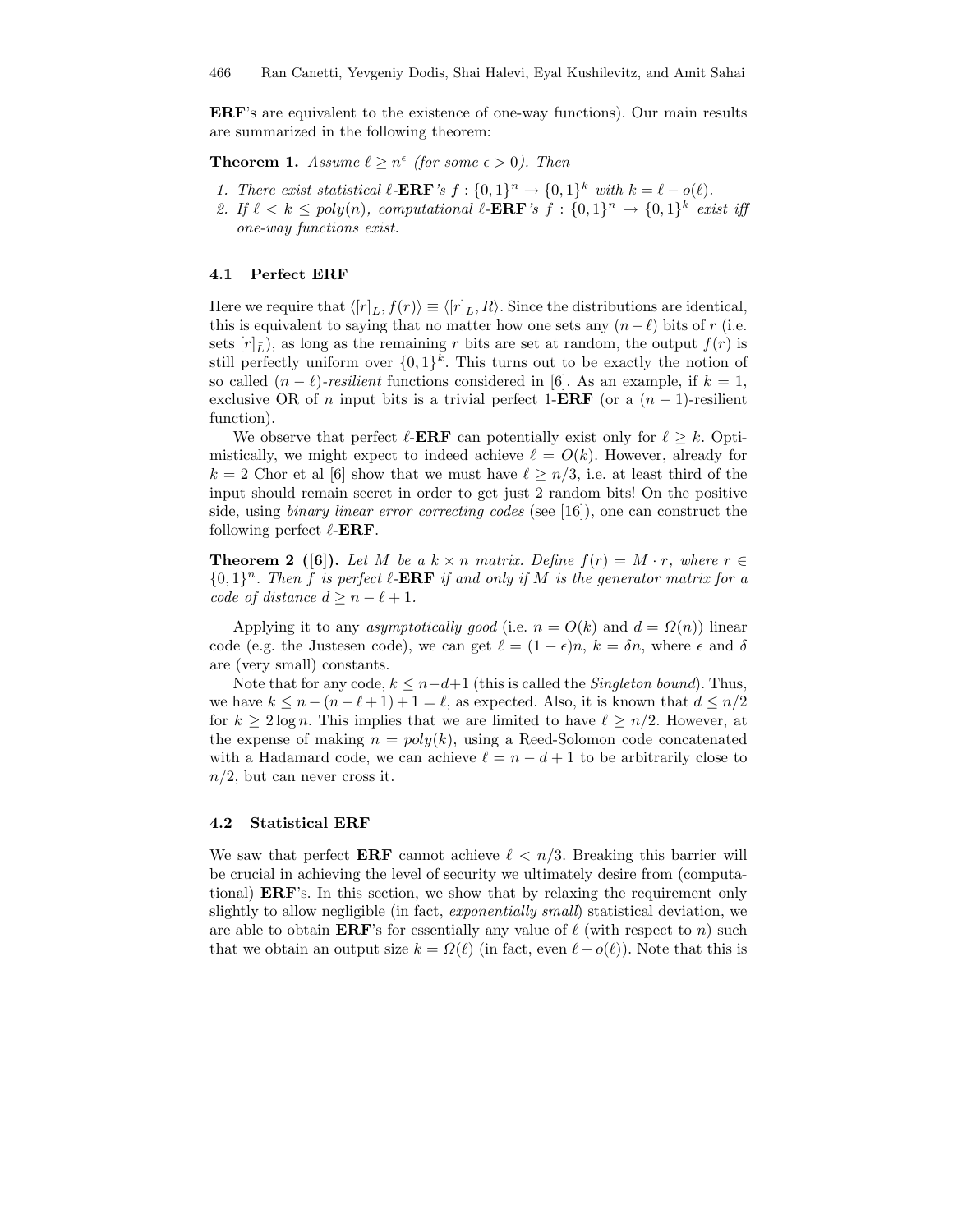the best we can hope for (up to constant factors or even the lower order term), since it is not possible to have  $k > \ell$  for any **ERF** with statistical deviation  $\epsilon < \frac{1}{2}$  (proof is obvious, and omitted).

The key ingredient in our construction will be a combinatorial object called a strong extractor. An extractor is a family of hash functions  $H$  such that when a function h is chosen at random from  $H$ , and is applied to a random variable X that has "enough randomness" in it, the resulting random variable  $Y = h(X)$ is statistically close to the uniform distribution. In other words, by investing enough true randomness (namely, the amount needed to select a random member of  $H$ ), one can "extract" from X a distribution statistically close to the uniform distribution. A *strong* extractor has an extra property that  $Y$  is close to the uniform distribution even when the random function h is revealed. (Perhaps the best known example of a strong extractor is given in the Leftover Hash Lemma of [13], where standard 2-universal hash families are shown to be strong extractors.) Much work has been done in developing this area (e.g. [24, 26, 18]). In particular, it turns out that one can extract almost all the randomness in X by investing very few truly random bits (i.e. having small  $H$ ).

The intuition behind our construction is as follows. Notice that after the adversary observes  $(n - \ell)$  bits of the input (no matter how it chose those bits), the input can still be any of the  $2^{\ell}$  completions of the input with equal probability. In other words, conditioned on any observation made by the adversary, the probability of any particular string being the input is at most  $2^{-\ell}$ . Thus, if we apply a sufficiently good extractor to the input, we have a chance to extract  $\Omega(\ell)$ bits statistically close to uniform — exactly what we need. The problem is that we need some small amount of true randomness to select the hash function in the extractor family. However, if this randomness is small enough (say, at most  $\ell/2$  bits), we can take it from the input itself! Hence, we view the first  $\ell/2$  bits of r (which we will call  $u$ ) as the randomness used to select the hash function h, and the rest of r we call v. The output of our function will be  $h(v)$ . Then observing  $(n - \ell)$  bits of r leaves at least  $2^{\ell/2}$  equally likely possible values of v (since  $|u| = \ell/2$ ). Now, provided our extractor is good enough, we indeed obtain  $\Omega(\ell)$  bits statistically close to uniform.

A few important remarks are in place before we give precise parameters. First, the adversary may choose to learn the entire  $u$  (i.e. it knows  $h$ ). This is not a problem since we are using a *strong* extractor, *i.e.* the output is random even if one knows the true randomness used. Secondly, unlike the perfect **ERF** setting, where it was equivalent to let the adversary set  $(n - \ell)$  input bits in any manner it wants, here the entire input (including  $u$ ) must be chosen uniformly at random (and then possibly observed by the adversary).

Our most important requirement is that the hash function in the strong extractor family be describable by a very short random string. This requirement is met by the strong extractor of Srinivasan and Zuckerman [24] using the hash families of Naor and Naor [17]. Their results can be summarized as follows:

**Lemma 1** ([24]). For any  $\ell$  and  $t < \ell/2$ , there exists a family H of hash functions mapping  ${0,1}^n$  to a range  ${0,1}^k$ , where  $k = \ell-2t$ , such that the following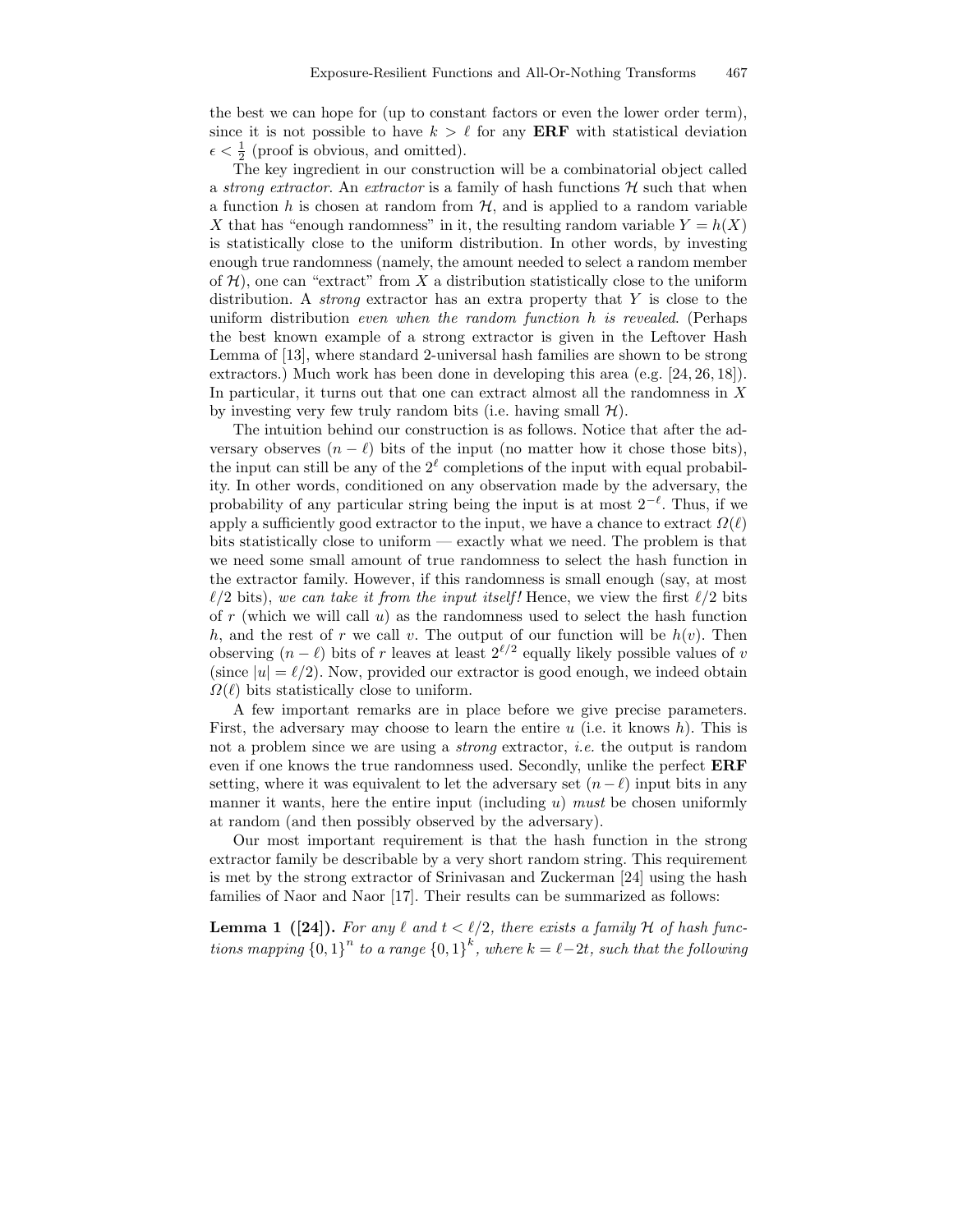holds: A random member of  $H$  can be described by and efficiently computed using  $4(\ell - t) + O(\log n)$  truly random bits (we will identify the hash function h with these random bits). Furthermore, for any distribution X on  ${0,1}^n$  such that  $Pr[X = x] \leq 2^{-\ell}$  for all  $x \in \{0,1\}^n$ , we have that the statistical difference between the following two distributions is at most  $\epsilon = 2 \cdot 2^{-t}$ .

(A) Choose h uniformly from  $H$  and x according to X. Output  $\langle h, h(x) \rangle$ .

(B) Choose h uniformly from H and y uniformly from  ${0,1}^k$ . Output  $\langle h, y \rangle$ .

We are now ready to describe our statistical construction.

**Theorem 3.** There exist statistical  $\ell$ -**ERF**  $f : \{0,1\}^n \to \{0,1\}^k$  with  $k = \Omega(\ell)$ and statistical deviation  $2^{-\Omega(\ell)}$ , for any  $\ell$  and n satisfying  $\omega(\log n) \leq \ell \leq n$ .

**Proof:** Note that we will not optimize constant factors in this proof. Let  $\ell' = \ell/5$ and  $t = \ell/20$ . We let the output size of our **ERF** be  $k = \ell' - 2t = \ell/10$  and the statistical deviation be  $\epsilon = 2 \cdot 2^{-t} = 2^{-\Omega(\ell)}$ . Suppose the (random) input to our function is r. Now, we will consider the first  $d = 4(\ell' - t) + O(\log n) < 4\ell/5$  bits of r to be h (here we use  $\ell = \omega(\log n)$ ), which describes some hash function in H mapping  ${0,1}^n$  to  ${0,1}^k$  as given in Lemma 1. Let r' be r with the first d bits replaced by 0's. Note that  $r'$  is independent of h, and the length of  $r'$  is n. Define  $f(r) = h(r')$ .

We now analyze this function. Observe that for any  $L \in \{n\}$ , conditioned on the values of both  $[r]_{\bar{L}}$  and h, there are still at least  $\ell/5$  bit positions (among the last  $n-d$  bit positions) of r that are unspecified. Hence, for all  $L \in \{n\}$ , for all  $z \in \{0,1\}^{n-\ell}$ , and for all  $y \in \{0,1\}^n$ , we have that

$$
\Pr_r \left[ r' = y \: \middle| \: L, \: [r]_{\bar{L}} = z \right] \leq 2^{-\ell/5} = 2^{-\ell'}.
$$

Thus, by Lemma 1, we have that  $\langle [r]_{\bar{L}}, h, f(r) \rangle = \langle [r]_{\bar{L}}, h, h(r') \rangle \cong_{\epsilon} \langle [r]_{\bar{L}}, h, R \rangle$ , where R is the uniform distribution on  $\{0,1\}^k$ . This implies  $\langle [r]_{\bar{L}}, f(r) \rangle \cong_{\epsilon}$  $\langle [r]_{\bar{L}}, R \rangle$ , completing the proof.

We make a few remarks about the security of this construction:

Remark 6. Note that, in particular, we can choose  $\ell$  to be anything superlogarithmic is n (e.g.,  $n^{\epsilon}$  for any  $\epsilon > 0$ ), providing excellent security against partial key exposure. Seen another way, we can choose  $n$  to be essentially any size larger than  $\ell$ .

Remark 7. The output size of our construction can be substantially improved by using recent strong extractors of [18]. In particular, we can achieve  $k = \ell - o(\ell)$ , provided  $\ell = \omega(\log^3 n)$ , or  $k = (1 - \delta)\ell$  (for any  $\delta > 0$ ), provided  $\ell = \omega(\log^2 n)$ . In both cases the statistical deviation can be made exponentially small in  $\ell$ . As k must be less than  $\ell$ , this is essentially optimal.

#### 4.3 Computational ERF

The only limiting factor of the statistical construction is that the output size is limitted to  $k < l$ . By finally relaxing our requirement to *computational* security,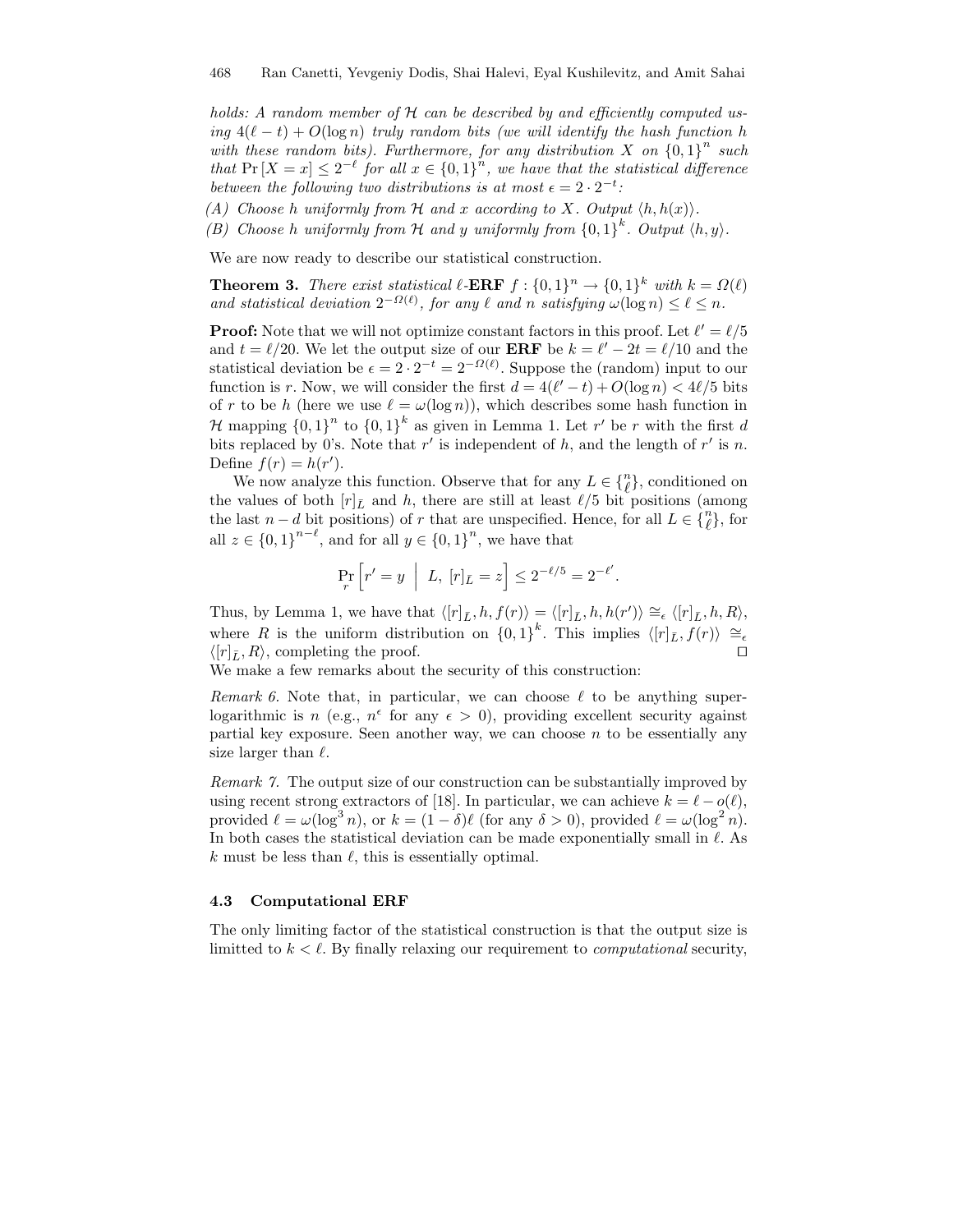we are able to achieve an arbitrary output size, by using a pseudorandom generator (PRG) as the final outermost layer of our construction. We also show that any **ERF** with  $k > \ell$  implies the existence of **PRG**'s (and thus, one-way functions), closing the loop. The proof of the following is straightforward, and therefore omitted:

**Lemma 2.** Let  $m, n = poly(k), f : \{0,1\}^n \rightarrow \{0,1\}^k$  be a statistical  $\ell$ -**ERF** (with negligible  $\epsilon$ ) and  $G: \{0,1\}^k \to \{0,1\}^m$  be a **PRG**. Then  $g: \{0,1\}^n \to$  ${0,1}^m$  mapping  $x \mapsto G(f(x))$  is a computational  $\ell$ -**ERF**.

**Theorem 4.** Assume one-way functions exist. Then for any  $\ell$ , any  $n = poly(\ell)$ and  $k = poly(n)$ , there exists a computational  $\ell$ -**ERF** mapping  $\{0, 1\}^n$  to  $\{0, 1\}^k$ .

**Proof:** Since  $k = poly(\ell)$ , one-way functions imply [12] the existence of a **PRG**  $G: \{0,1\}^{\ell/10} \to \{0,1\}^k$ . Theorem 3 implies the existence of a statistical  $\ell$ -**ERF** f from  $\{0,1\}^n$  to  $\{0,1\}^{\ell/10}$  with negligible statistical deviation  $2^{-\Omega(\ell)}$ . By Lemma 2,  $g(r) = G(f(r))$  is the desired computational  $\ell$ -**ERF**.

**Lemma 3.** If there exists an  $\ell$ -**ERF** f mapping  $\{0, 1\}^n$  to  $\{0, 1\}^k$ , for  $k > \ell$ (for infinitely many different values of  $\ell, n, k$ ), then one-way functions exist.

**Proof:** The hypothesis implies the existence of the ensemble of distributions  $A =$  $\langle [r]_{\bar{L}}, f(r) \rangle$  and  $B = \langle [r]_{\bar{L}}, R \rangle$ , where R is uniform on  ${0, 1}^k$ . By assumption, A and  $B$  are computationally indistinguishable ensembles. Note that  $A$  can have at most n bits of entropy (since the only source of randomness is  $r$ ), while B has  $n - \ell + k \geq n + 1$  bits of entropy. Thus, the statistical difference between A and B is at least  $1/2$ . By the result of Goldreich [10], the existence of a pair of efficiently samplable distributions that are computationally indistinguishable but statistically far apart, implies the existence of pseudorandom generators, and hence one-way functions.  $\Box$ 

Theorem 1 now follows from Remark 7, Theorem 4 and Lemma 3.

#### 4.4 Applications of ERF

As we said,  $\ell$ -**ERF**  $f : \{0,1\}^n \to \{0,1\}^k$  allows one to represent a random secret in an "exposure-resilient" way. In Section 5 we show how to construct AONT's using ERF's. Here we give some other applications.

As an immediate application, especially when  $k > n$ , it allows us to obtain a much stronger form of pseudorandom generator, which not only stretches  $n$ bits to k bits, but remains pseudorandom when any  $(n - \ell)$  bits of the seed are revealed. As a natural extension of the above application, we can apply it to private-key cryptography. A classical one-time private-key encryption scheme over  $\{0,1\}^k$  chooses a random shared secret key  $r \in \{0,1\}^n$  and encrypts  $x \in$  $\{0,1\}^k$  by the pseudorandom "one-time pad"  $G(r)$  (where G is a **PRG**), i.e.  $E(x; r) = x \oplus G(r)$ . We can make it resilient to the partial key exposure by replacing **PRG** G with **ERF**  $f$ .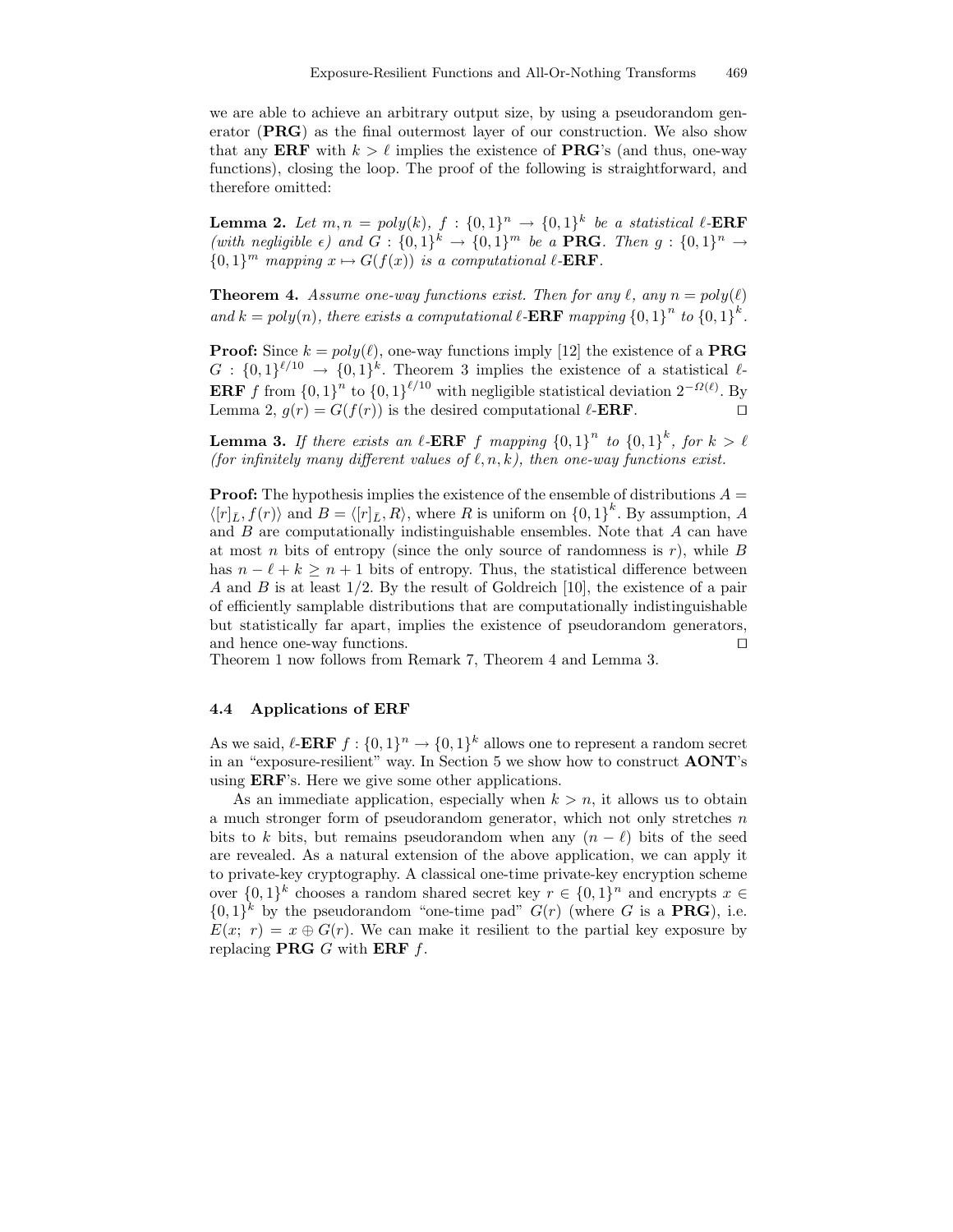For the next applications, we assume for convenience that **ERF**  $f: \{0,1\}^k \to$  $\{0,1\}^k$  is length-preserving. Using such f, we show how to obtain *exposure*resilient form of a pseudorandom function family (PRF) [11]. Let  $\mathcal{F} = \{F_s \mid$  $s \in \{0,1\}^k$  be a regular **PRF** family. Defining  $\tilde{F}_s = F_{f(s)}$ , we get a new pseudorandom function family  $\tilde{\mathcal{F}} = {\{\tilde{F}_s \mid s \in \{0,1\}^k\}},$  which remains pseudorandom even when all but  $\ell$  bits of the seed s are known. We apply this again to privatekey cryptography. The classical private-key encryption scheme selects a random shared key  $s \in \{0,1\}^k$  and encrypts x by a pair  $\langle x \oplus F_s(R), R \rangle$ , where R is chosen at random. Again, replacing  $\mathcal F$  by an exposure-resilient **PRF**, we obtain resilience against partial key exposure. Here our secret key is  $s \in \{0,1\}^k$ , but  $f(s)$  is used as an index to a regular **PRF**.

In fact, we can achieve security even against what we call the *gradual key* exposure problem in the setting with shared random keys. Namely, consider a situation where the adversary is able to learn more and more bits of the secret key over time. We do not place any upper bound on the *amount* of information the adversary learns, but instead assume only that the rate at which the adversary can gain information is bounded. For example, suppose that every week the adversary somehow learns at most  $b$  bits of our secret  $r$ . We know that as long as the adversary misses  $\ell$  bits of r, the system is secure<sup>3</sup>. To avoid ever changing the secret key, both parties periodically (say, with period slightly less than  $(k - \ell)/b$ weeks) update their key by setting  $r_{new} = f(r_{old})$ . Since at the time of each update the adversary missed at least  $\ell$  bits of our current key r, the value  $f(r)$  is still pseudorandom, and thus secure. Hence, parties agree on the secret key only once, even if the adversary continuously learns more and more of the (current) secret!

# 5 All-Or-Nothing Transform (AONT)

As we pointed out, no AONT constructions with analysis outside the random oracle model were known. We give several such constructions. One of our constructions implies that for the interesting settings of parameters, the existence of  $\ell$ -**AONT**'s,  $\ell$ -**ERF**'s and one-way functions are equivalent. The other construction can be viewed as the special case of the OAEP construction of Bellare and Rogaway [2]. Thus, our result can be viewed as the first step towards abstracting the properties of the random oracle that suffice for this construction to work. Finally, we give a "worst-case/average-case" reduction for AONT's that shows it suffices to design **AONT**'s that are secure only for *random*  $x_0, x_1$ .

### 5.1 Simple Construction using ERF

We view the process of creating  $\ell$ -**AONT** as that of *one-time private-key encryp*tion, similarly to the application in Section 4.4. Namely, we look at the simplest

 $3$  We assume that our ERF is secure against *adaptive* key exposure, but our construction achieves this.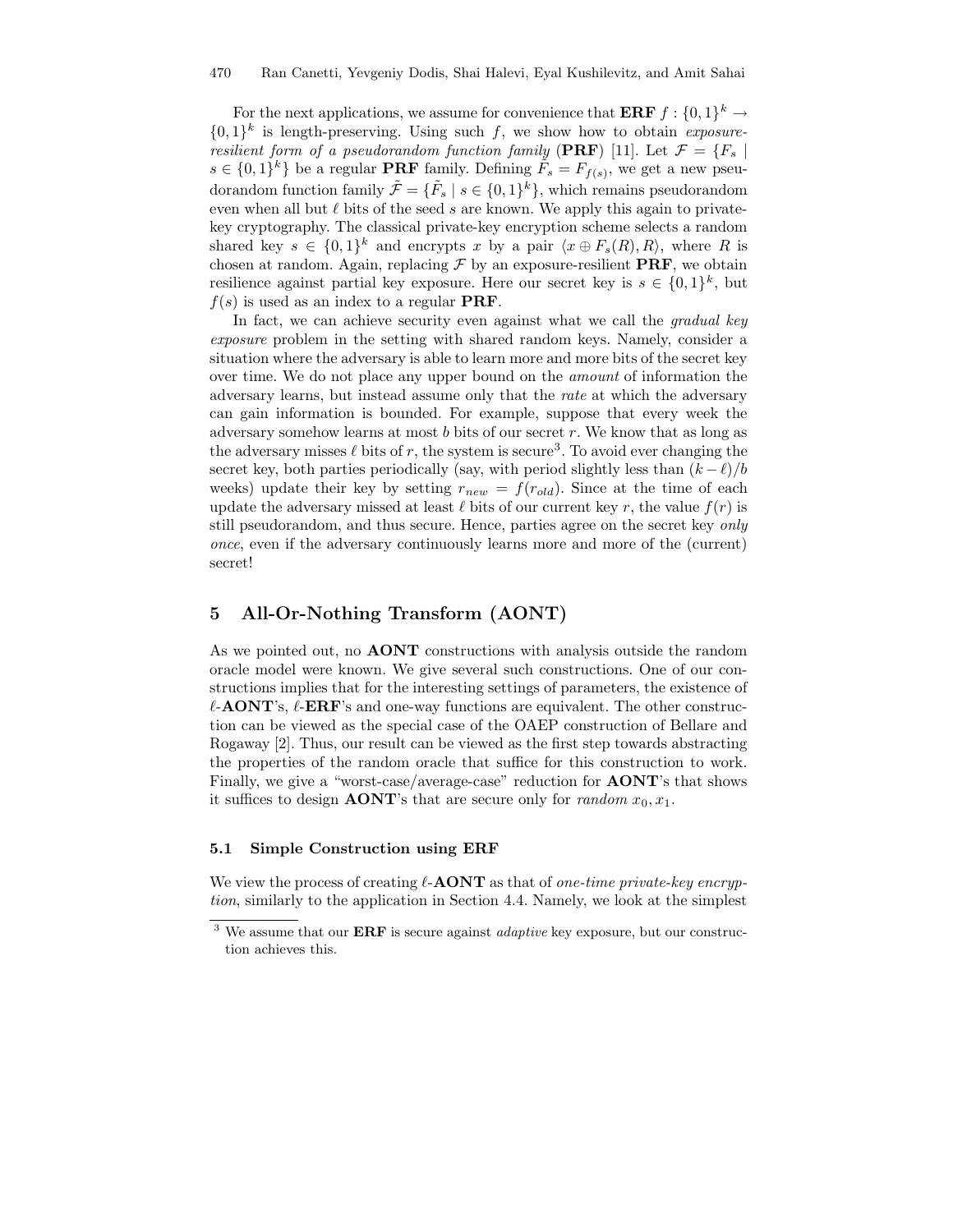possible one-time private-key encryption scheme — the one-time pad, which is unconditionally secure. Here the secret key is a random string  $R$  of length  $k$ , and the encryption of  $x \in \{0,1\}^k$  is just  $x \oplus R$ . We simply replace R by  $f(r)$  where f is  $\ell$ -**ERF** and r is our new secret. Thus, we obtain the following theorem, whose proof is omitted due to space constraints:

**Theorem 5.** Let  $f : \{0,1\}^n \rightarrow \{0,1\}^k$  be computational (statistical, perfect)  $\ell$ -ERF. Define  $T : \{0,1\}^k \to \{0,1\}^n \times \{0,1\}^k$  (that uses n random bits r) as follows:  $T(x; r) = \langle r, f(r) \oplus x \rangle$ . Then T is computational (statistical, perfect)  $\ell$ -AONT with secret part r and public part  $f(r) \oplus x$ .

Notice that the size of the secret part  $s = n$  and size of the public part  $p = k$ . As an immediate corollary of Theorems 1 and 5, we have:

**Theorem 6.** Assume  $\ell \leq s \leq poly(\ell)$ . There exist functions  $T : \{0,1\}^k \to$  $\{0,1\}^s \times \{0,1\}^k$  (with secret output of length s and public output of length k) such that

1. T is statistical  $\ell$ -**AONT** with  $k = \ell - o(\ell)$ , or

2. T is computational  $\ell$ -**AONT** with  $\ell < k \leq poly(s)$ .

For example, we could set  $\ell = s^{\epsilon}$  to have excellent exposure-resilience. The computational construction also allows us to have essentially any input size  $k$ we want (as long as it is polynomial in s), and have the total output size  $N = s+k$ be dominated by  $k$ , which is close to optimal. A reasonable setting seems to be  $s = o(k)$  (i.e., just slightly smaller than k) and  $\ell = s^{\epsilon}$ .

Remark 8. Observe that any  $\ell$ -**AONT** with public and secret outputs of length p and s, respectively, also gives a secret-only  $\ell'$ -**AONT** with output size  $N = s + p$ and  $\ell' = \ell + p$  (since if the adversary misses  $\ell + p$  bits of the output, it must miss at least  $\ell$  bits of the secret output). Applying this to our construction (where  $p = k$ , we see that  $\ell' = \ell + k$  and we can achieve essentially any  $N > \ell'$ . In particular, we can still have excellent exposure-resilience  $\ell' = N^{\epsilon}$ , but now the output size  $N = (\ell')^{1/\epsilon} > k^{1/\epsilon}$  is large compared to the input length k. See Section 5.3 for a possible solution to this problem. We also notice that we can have  $\ell' = 2k+o(k) = O(k)$  (and essentially any N) even in the statistical setting.

*Remark 9.* Consider an  $\ell$ -**AONT** with public output of size p and secret output of size s. We can interpret this as being a kind of "gap" computational secret sharing scheme [15]. For some secret x, we apply the **AONT** to obtain a secret output  $y_1$  and public output  $y_2$ . Here, we think of  $y_2$  as being a public share that is unprotected. We interpret the bits of  $y_2$  as being tiny shares that are only 1 bit long, with one share given to each of s parties. We are guaranteed that if all the players cooperate, by the invertability of the AONT, they can recover the secret x. On the other hand, if  $s - \ell$  or fewer of the players collude, they gain no computational information about the secret whatsoever. We call this a "gap" secret sharing scheme because there is a gap between the number of players needed to reconstruct the secret and the number of players that cannot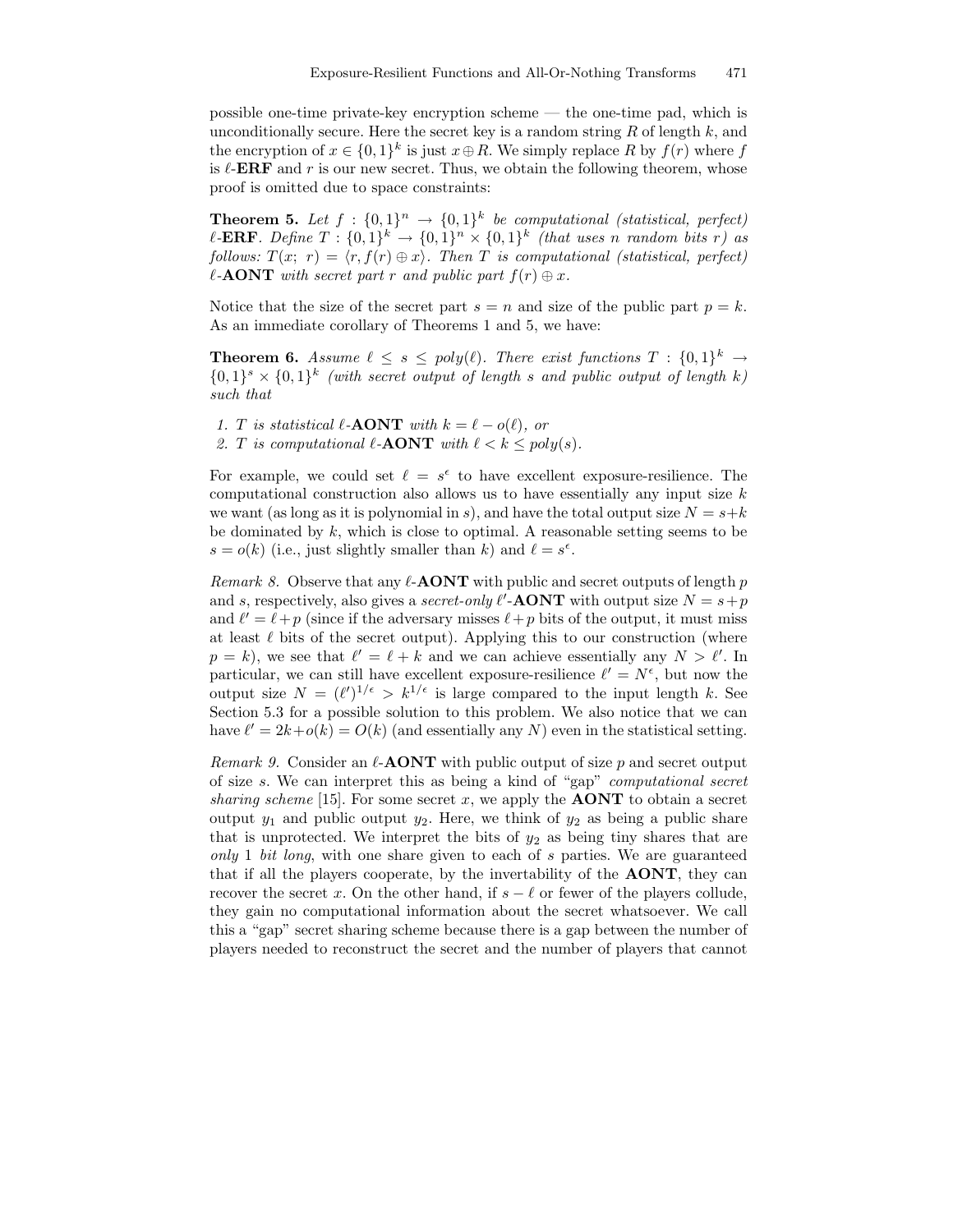gain any information. Note that such a gap is unavoidable when the shares are smaller than the security parameter. Using our constructions, we can obtain such schemes for any value of  $\ell$  larger than the security parameter, and essentially any value of s larger than  $\ell$  (plus essentially any length k of the secret).

#### 5.2 AONT implies OWFs

**Theorem 7.** Assume we have a computational  $\ell$ -**AONT**  $T : \{0,1\}^k \to \{0,1\}^s \times \ell$  $\{0,1\}^p$  where  $\ell < k - 1$ . Then one-way functions exist.

Proof: To show that OWF's exist it is sufficient to show that weak OWF's exist [9]. Fix  $L = [\ell] \subseteq [s]$ . Define  $g(x_0, x_1, b, r) = \langle x_0, x_1, [y]_{\bar{L}} \rangle$ , where  $y =$  $T(x_b; r)$ . We claim that g is a weak OWF. Assume not. Then there is an inverter A such that when  $x_0, x_1, b, r$  are chosen at random,  $y = T(x_b; r)$ ,  $z = [y]_{\bar{L}}, \langle \tilde{b}, \tilde{r} \rangle = A(x_0, x_1, z), \tilde{y} = T(x_{\tilde{b}}; \tilde{r}), \tilde{z} = [\tilde{y}]_{\bar{L}},$  we have  $\Pr(z = \tilde{z}) > \frac{3}{4}$ .

To show that there exist  $x_0, x_1$  breaking the indistinguishability property of  $T$ , we construct a distinguisher  $F$  for  $T$  that has non-negligible advantage for random  $x_0, x_1 \in \{0,1\}^k$ . Hence, the job of F is the following.  $x_0, x_1, b, r$  are chosen at random, and we set  $y = T(x_b; r)$ ,  $z = [y]_{\bar{L}}$ . Then F is given the challenge z together with  $x_0$  and  $x_1$ . Now, F has to predict b correctly with probability non-negligibly more than 1/2. We let F run  $A(x_0, x_1, z)$  to get  $b, \tilde{r}$ . Now, F sets  $\tilde{y} = T(x_{\tilde{b}}; \tilde{r}), \tilde{z} = [\tilde{y}]_{\tilde{L}}$ . If indeed  $\tilde{z} = z$  (i.e. A succedeed), F outputs  $\ddot{b}$  as its guess, else it flips a coin.

Let  $B$  be the event that  $A$  succeeds inverting. From the way we set up the experiment, we know that  $Pr(B) \geq \frac{3}{4}$ . Call U the event that when  $x_0, x_1, b, r$  are chosen at random,  $[T(x_b; r)]_{\bar{L}} \in [T(x_{1-b})]_{\bar{L}}$ , i.e. there exists some r' such that  $[T(x_{1-b}; r')]_{\bar{L}} = z \text{ or } g(x_0, x_1, 1-b, r') = g(x_0, x_1, b, r).$  If U does not happen and A succeeded inverting, we know that  $\tilde{b} = b$ , as it is  $1 - b$  is an impossible answer. Thus, using  $Pr(X \wedge \overline{Y}) \geq Pr(X) - Pr(Y)$ , we get:

$$
\Pr(\tilde{b}=b) \ge \frac{1}{2}\Pr(\overline{B}) + \Pr(B \wedge \overline{U}) \ge \frac{1}{2}\Pr(\overline{B}) + \Pr(B) - \Pr(U)
$$

$$
= \frac{1}{2} + \frac{1}{2}\Pr(B) - \Pr(U) \ge \frac{1}{2} + \left(\frac{3}{8} - \Pr(U)\right)
$$

To get a contradiction, we show that  $Pr(U) \leq 2^{\ell-k}$ , which is at most  $\frac{1}{4} < \frac{3}{8}$ since  $\ell < k - 1$ . To show this, observe that U measures the probability of the event that when we choose  $x, x', r$  at random and set  $z = [T(x; r)]_{\bar{L}}$ , there is  $r'$ such that  $z = [T(x'; r')]_{\bar{L}}$ . However, for any fixed setting of z, there are only  $2^{\ell}$ possible completions  $y \in \{0,1\}^{s+p}$ . And for each such completion y, invertibility of T implies that there could be at most one  $x' \in T^{-1}(y)$ . Hence, for any setting of z, at most  $2^{\ell}$  out of  $2^{k}$  possible x' have a chance to have the corresponding  $r'$ . Thus, Pr(U) ≤ 2<sup> $\ell$ -k</sup> indeed.  $\Box$ 

We note that the result is essentially optimal (up to the lower order term), since by Theorem 6 there are statistical **AONT**'s with  $\ell = k + o(k)$ . In fact, merging the secret and public parts of such an  $\ell$ -**AONT** (the latter having length k) gives a statistical secret-only  $\ell'$ -**AONT** with  $\ell' = \ell + k = O(k)$  still.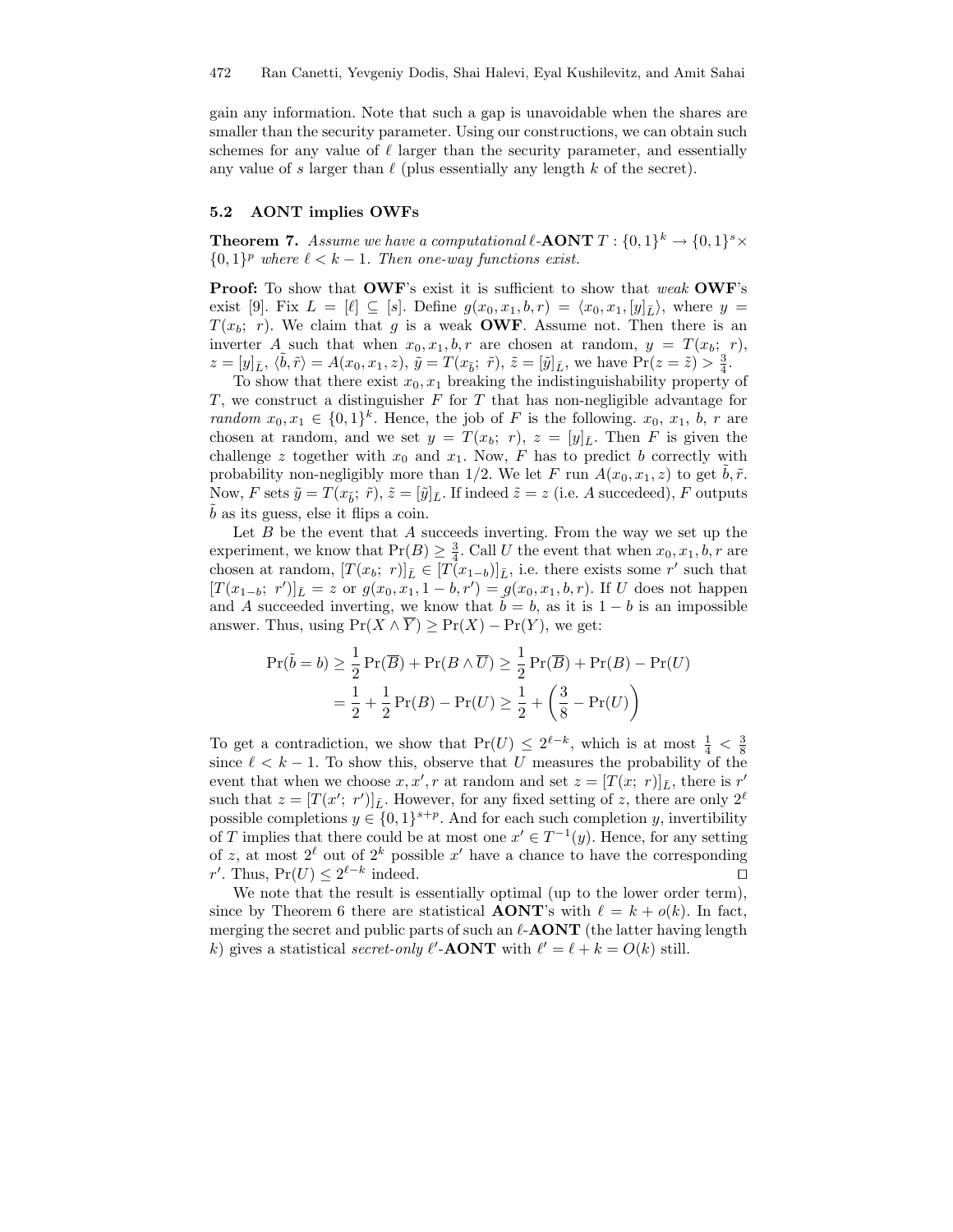#### 5.3 Towards secret-only AONT

We also give another construction of an **AONT** based on any length-preserving function f such that both  $[r \mapsto f(r)]$  and  $[r \mapsto f(r) \oplus r]$  are **ERF**'s. The construction has the advantage of achieving secret-only AONT's, while retaining a relatively short output length.

Recall that the OAEP construction of [2] sets  $T(x; r) = \langle u, t \rangle$ , where  $u =$  $G(r) \oplus x$ ,  $t = H(u) \oplus r$ , and  $G : \{0,1\}^n \rightarrow \{0,1\}^k$  and  $H : \{0,1\}^k \rightarrow$  $\{0,1\}^n$  are some functions (e.g., random oracles). We analyze the following construction, which is a special case of the OAEP construction with  $n = k$ , and H being the identity function. Let  $f: \{0,1\}^k \to \{0,1\}^k$ , define  $T(x; r) =$  $\langle f(r) \oplus x, (f(r) \oplus r) \oplus x \rangle$ , and note that the inverse is  $I(u,t) = u \oplus f(u \oplus t)$ . Due to space limitations, we omit the proof of the following:

**Theorem 8.** Assume f is such that both  $f(r)$  and  $(f(r) \oplus r)$  are length-preserving computational  $\ell$ -**ERF**s. Then T above is computational secret-only 2 $\ell$ -**AONT**.

We note, that random oracle  $f$  clearly satisfies the conditions of the Theorem. Thus, our analysis makes a step towards abstracting the properties of the random oracle needed to make the OAEP work as an AONT. We believe that the assumption of the theorem is quite reasonable, even though leave open the question of constructing such f based on standard assumptions.

## 5.4 Worst-case / Average-case Equivalence of AONT

In the definition of **AONT** we require that Equation (2) holds for any  $x_0$ ,  $x_1$ . This implies (and is equivalent) to saying that it holds if one is to choose  $x_0, x_1$ according to any distribution  $q(x_0, x_1)$ . A natural such distribution is the uniform distribution, which selects random  $x_0, x_1$  uniformly and independently from  $\{0,1\}^k$ . We call an **AONT** secure against (possibly only) the uniform distribution an *average-case*  $\text{AONT.}^4$  A natural question to ask is whether average-case AONT implies (regular) AONT with comparable parameters, which can be viewed as the worst-case/average case equivalence. We show that up to a constant factor, the notions are indeed identical in the statistical or computational settings. Below we assume without loss of generality that our domain is a finite field (e.g.  $GF(2<sup>k</sup>)$ ), so that addition and multiplication are defined. We omit the proof of the following due to space constraints:

**Lemma 4.** Let  $T: \{0,1\}^k \to \{0,1\}^s \times \{0,1\}^p$  be an average-case (statistical or computational)  $\ell$ -**AONT**. Then the following  $T' : \{0,1\}^k \to \{0,1\}^{4s} \times \{0,1\}^{4p}$  is a (statistical or computational)  $4\ell$ -**AONT**, where  $a_1, a_2, b$  are chosen uniformly at random subject to  $a_1 + a_2 \neq 0$  (as part of the randomness of T'):

 $T'(x) = \langle T(a_1), T(a_2), T(b), T((a_1 + a_2) \cdot x + b) \rangle$ 

In the above output, we separately concatenate secret and public outputs of T. In particular, if  $T$  is secret-only, then so is  $T'$ .

<sup>&</sup>lt;sup>4</sup> Note, for instance, the proof of Theorem 7 works for average-case **AONT**'s as well.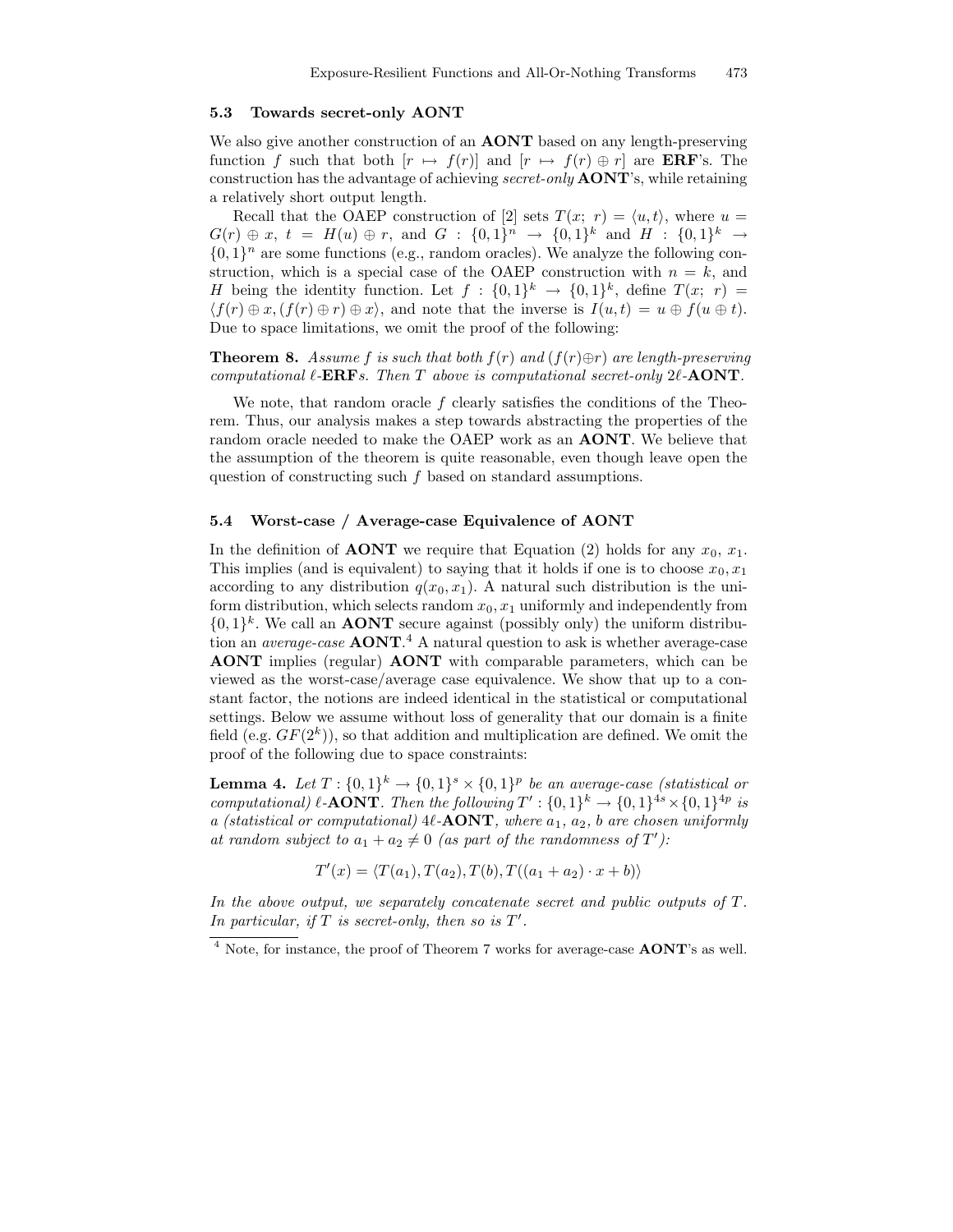## 6 Conclusions

We have studied the problem of partial key exposure and related questions. We have proposed solutions to these problems based on new constructions of the All-Or-Nothing Transform in the standard model (without random oracles).

The key ingredient in our approach is an interesting new primitive which we call an Exposure-Resilient Function. This primitive has natural applications in combatting key exposure, and we believe it is also interesting in its own right. We showed how to build essentially optimal ERF's and AONT's (in the computational setting, based on any one-way function). We also explored many other interesting properties of ERF's and AONT's.

Acknowledgements. We would like to thank Madhu Sudan for several helpful discussions. Much of this work was performed while all authors were at the IBM T.J. Watson Research Center. Amit Sahai's research was also supported in part by a DOD NDSEG Fellowship.

# References

- 1. M. Bellare, S. Miner. A Forward-Secure Digital Signature Scheme. In Proc. of Crypto, pp. 431–448, 1999.
- 2. M. Bellare, P. Rogaway. Optimal Asymetric Encryption. In Proc. of EuroCrypt, pp. 92–111, 1995.
- 3. G. Blackley. Safeguarding Cryptographic Keys. In Proc. of AFIPS 1979 National Computer Conference, 1979.
- 4. V. Boyko. On the Security Properties of the OAEP as an All-or-Nothing Transform. In Proc. of Crypto, pp. 503–518, 1999.
- 5. R. Canetti, O. Goldreich and S. Halevi. The Random-Oracle Model, Revisited. In Proc. of STOC, pp. 209–218, 1998.
- 6. B. Chor, J. Friedman, O. Goldreich, J. Hastad, S. Rudich, R. Smolensky. The Bit Extraction Problem or t-resilient Functions. In Proc. of FOCS, pp. 396–407, 1985.
- 7. W. Diffie, P. van Oorschot and M. Wiener. Authentication and authenticated key exchanges. Designs, Codes and Cryptography, 2:107–125, 1992.
- 8. A. Dornan. New Viruses Search For Strong Encryption Keys. In PlanetIT Systems Management News, http://www.planetit.com/techcenters/docs/ systems management/news/PIT19990317S0015, March, 1999.
- 9. O. Goldreich. Foundations of Cryptography (Fragments of a Book). Available at http://www.wisdom.weizmann.ac.il/home/oded/public html/frag.html
- 10. O. Goldreich. A Note on Computational Indistinguishability. In IPL, 34:277–281, 1990.
- 11. O. Goldreich, S. Goldwasser and S. Micali. How to construct random functions. Journal of the ACM, 33(4):210–217, 1986.
- 12. J. Hastad, R. Impagliazzo, L. Levin, M. Luby. A Pseudorandom generator from any one-way function. In Proc. of STOC, 1989.
- 13. R. Impagliazzo, L. Levin, M. Luby. Pseudorandom Generation from one-way functions. In Proc. of STOC, pp. 12–24, 1989.
- 14. M. Jakobsson, J. Stern, M. Yung. Scramble All, Encrypt Small. In Proc. of Fast Software Encryption, pp. 95–111, 1999.
- 15. H. Krawczyk. Secret Sharing Made Short. In Proc. of Crypto, pp. 136–146, 1993.